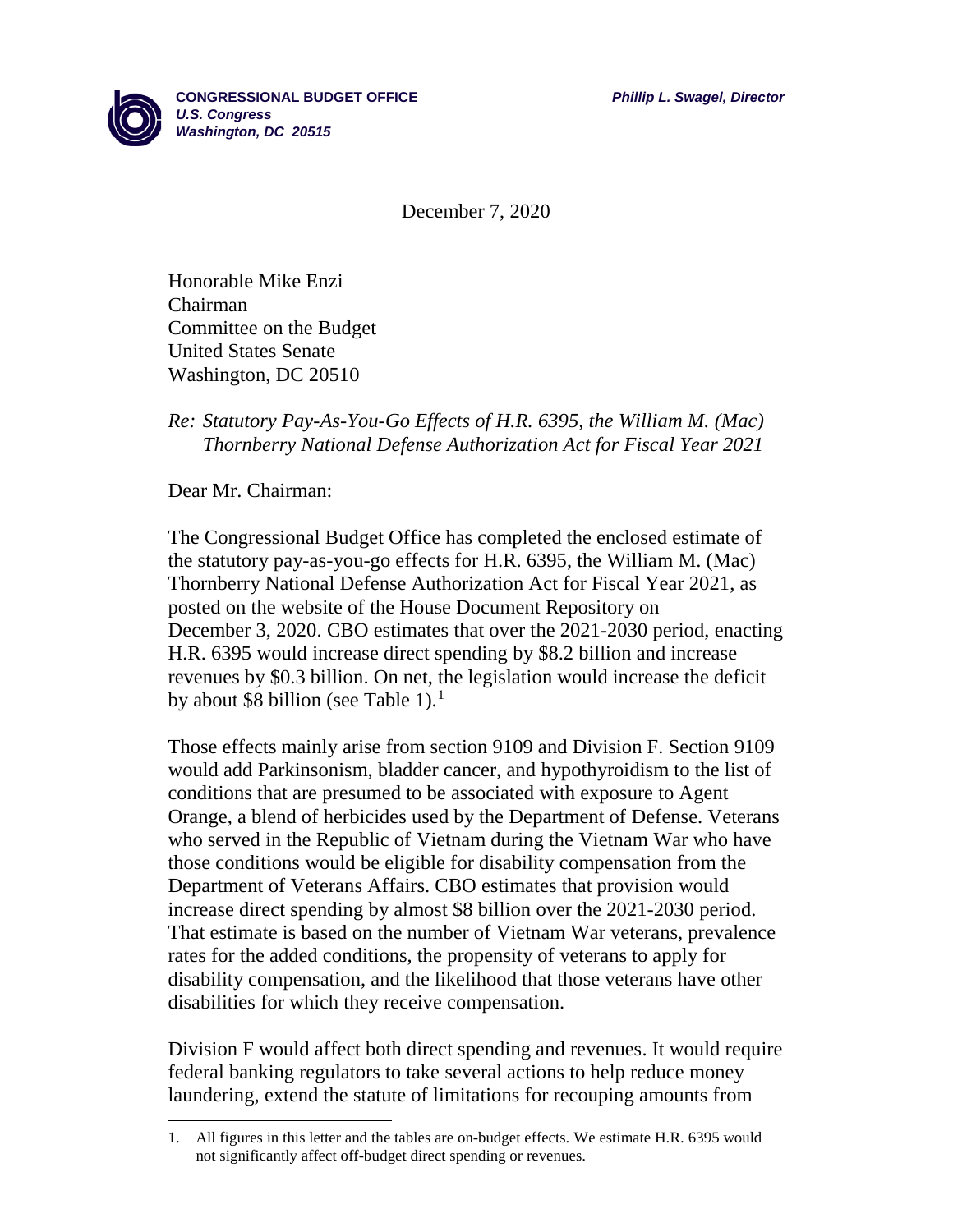Honorable Mike Enzi Page 2

violators of securities laws, and reduce the maximum allowable size of the Federal Reserve Surplus fund in 2021. CBO estimates that over the 2021-2030 period, Division F would increase direct spending by \$283 million and increase revenues by that same amount; thus, the net effect on the deficit would be negligible over that period.

Other provisions in this act would affect direct spending and revenues by small or insignificant amounts.

Because the bill would affect direct spending and revenues, statutory pay-as-yougo procedures apply.

CBO estimates that enacting H.R. 6395 would increase on-budget deficits by more than \$5 billion in at least one of the four consecutive 10-year periods beginning in 2031.

H.R. 6395 contains intergovernmental and private-sector mandates as defined in the Unfunded Mandates Reform Act (UMRA). The legislation would, among other things, preempt state and local laws, increase the authorized end strength for active-duty personnel, impose maritime regulations, and prohibit certain business transactions. It also would require corporations or limited-liability corporations formed under state or tribal laws to annually report the identity of beneficial owners to the Financial Crime Enforcement Network. Because of the large number of businesses affected and the additional resources needed to file new reports, CBO estimates that the cost of complying with that mandate would be substantial. In total, CBO estimates the cost of the mandates on privatesector entities would exceed the threshold established in UMRA (\$168 million in 2020, adjusted annually for inflation). The mandates on state, local, and tribal governments would be more limited in scope, and CBO estimates the costs of those mandates would fall below the threshold established in UMRA (\$84 million in 2020, adjusted annually for inflation).

Section 4 of UMRA excludes from the application of that act any legislative provision that would establish or enforce statutory rights prohibiting discrimination. CBO has determined that subtitle B of title XI falls within that exclusion because it would enforce protections for federal employees against discrimination on the basis of race, color, religion, sex, national origin, age, or handicapped condition. Section 4 of UMRA also excludes any provision that enforces Constitutional rights. CBO has determined that section 1086 falls within that exclusion because it would enforce the right of citizens to vote.

If you wish further details on this estimate, we will be pleased to provide them. The CBO staff contact is Matthew Schmit.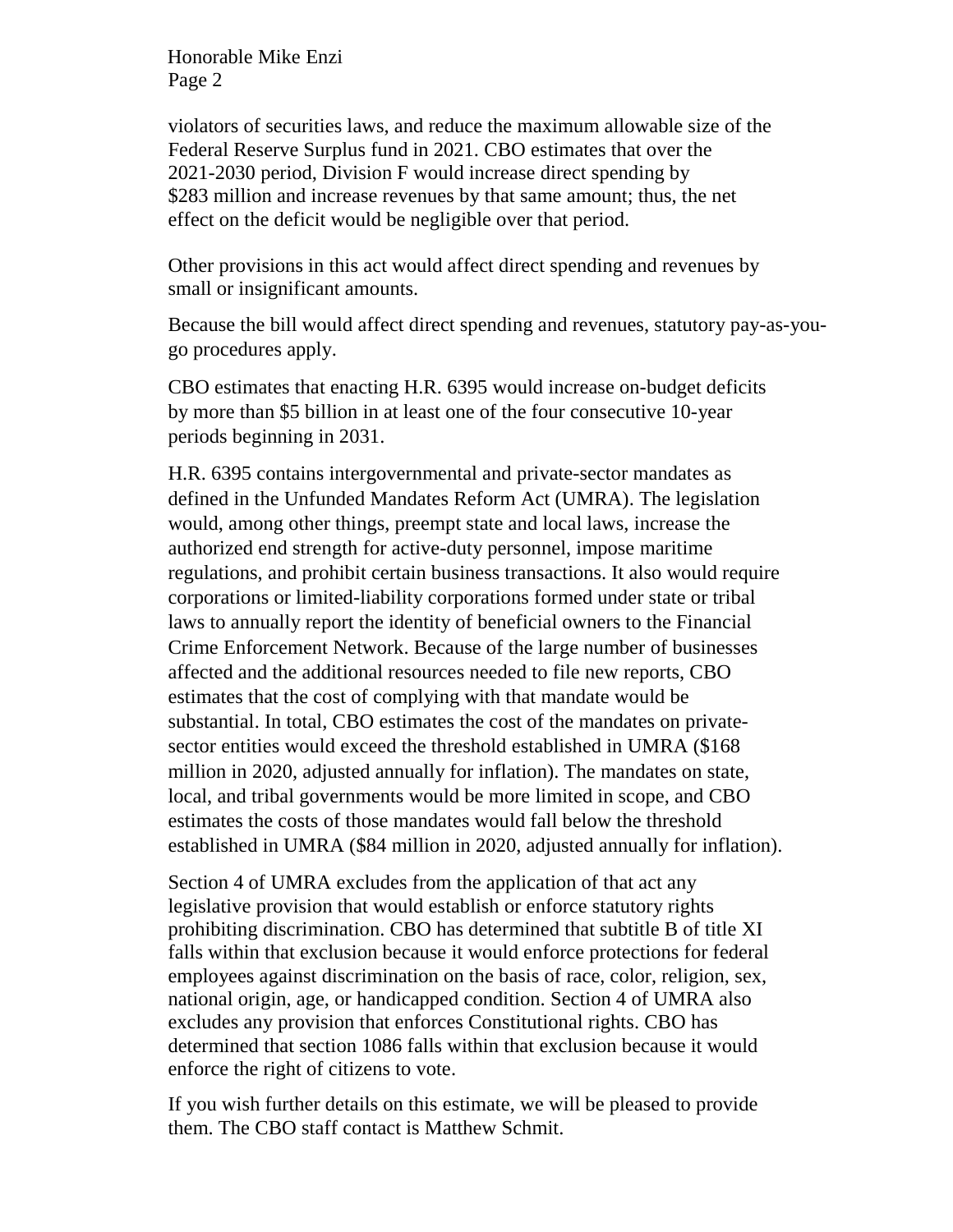Honorable Mike Enzi Page 3

Sincerely,

Philh

Phillip L. Swagel **Director** 

## Enclosure

cc:

Honorable Bernie Sanders Ranking Member

Honorable James M. Inhofe Chairman Committee on Armed Services

Honorable Jack Reed Ranking Member

Honorable Jerry Moran Chairman Committee on Veterans' Affairs

Honorable Jon Tester Ranking Member

Honorable Mike Crapo Chairman Committee on Banking, Housing, and Urban Affairs

Honorable Sherrod Brown Ranking Member

Identical letter sent to the Honorable John Yarmuth, Chairman, House Committee on the Budget; Honorable Steve Womack, Ranking Member; Honorable Adam Smith, Chairman, House Committee on Armed Services; Honorable Mac Thornberry, Ranking Member; Honorable Mark Takano, Chairman, House Committee on Veterans' Affairs; Honorable Phil Roe, Ranking Member; Honorable Maxine Waters, Chairwoman, House Committee on Financial Services; Honorable Patrick McHenry, Ranking Member.